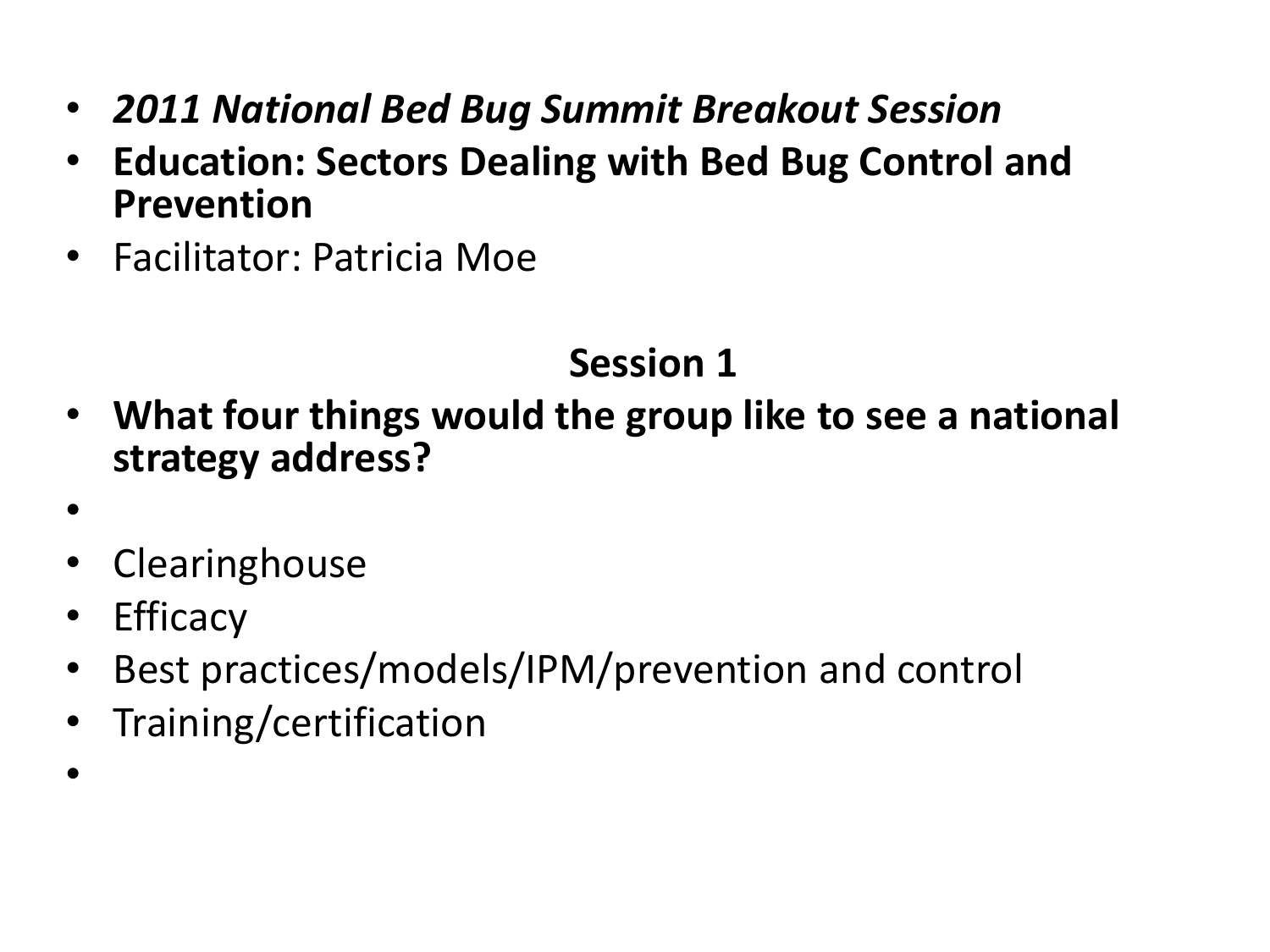#### Education: Sectors Dealing with Bed Bug Control and Prevention Session 2 What four things would the group like to see the National Strategy Address

• Task force/Partnership - Task force should be expanded (the original is composed of Federal Agencies) to include PMPs, people who are affected, people who get infestations, to increase stakeholder involvement. Needs to be stakeholder driven.

• Sector map – Would establish subcommittees that represent sectors, such as schools, hotels, hospitals, entertainment, transportation, since each have different characteristics need. Each sector may need different standards.

•Clearinghouse – Need to vet the information and include the proper experts and authorities to review the materials. There should a transparent process for validating materials.

•Dissemination - Market information and make sure it is available, not only online, but also through printed materials at public places, such as transportation hubs, stores/malls, neighborhoods. Might employ professional marketing.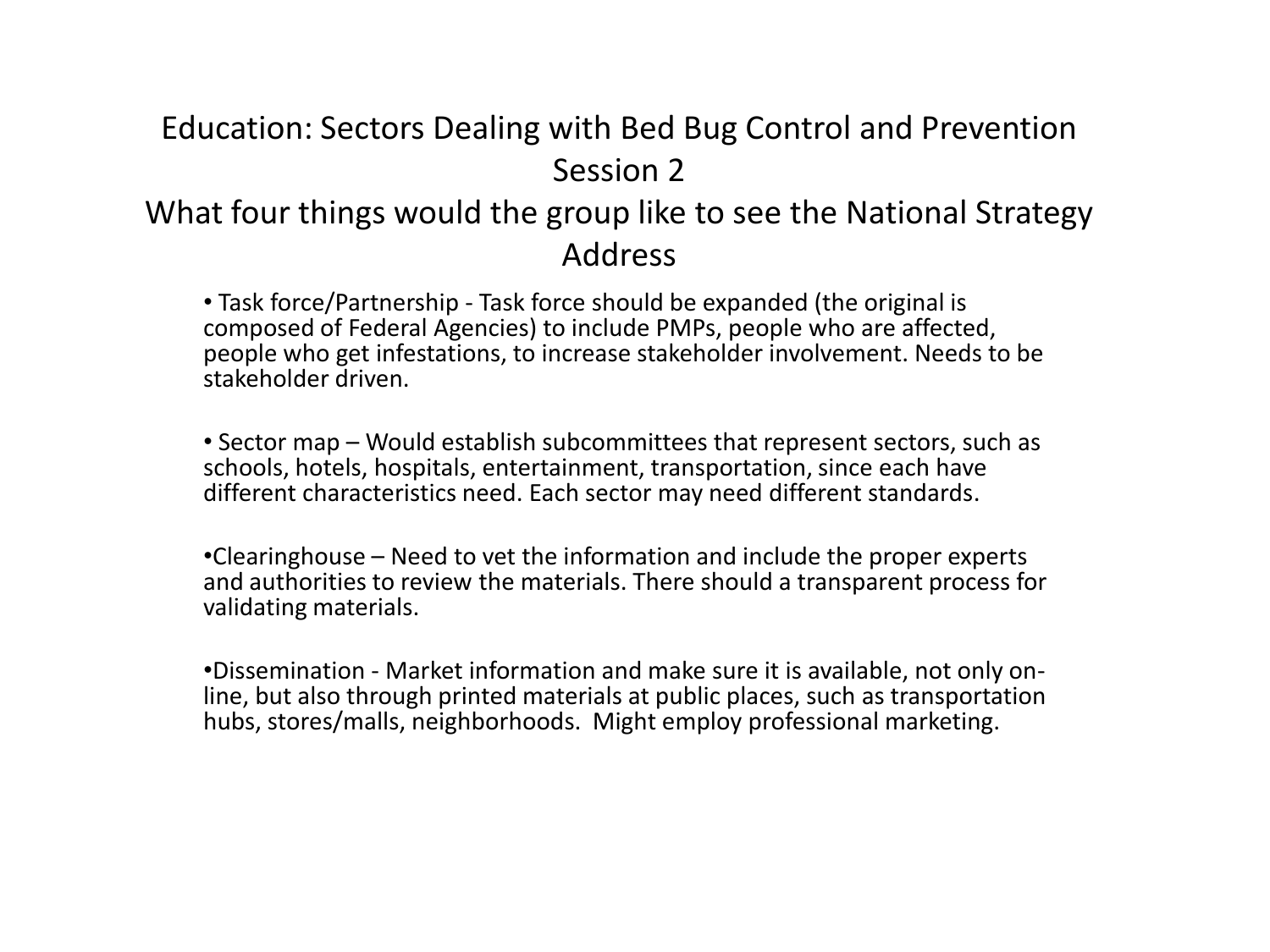#### Session 2

#### What does the group see as the major gaps?

- Dissemination A need for professional marketing strategy.
- Web presence Need for a "bedbug.gov" web site vs a web page (Each sector could have its own page).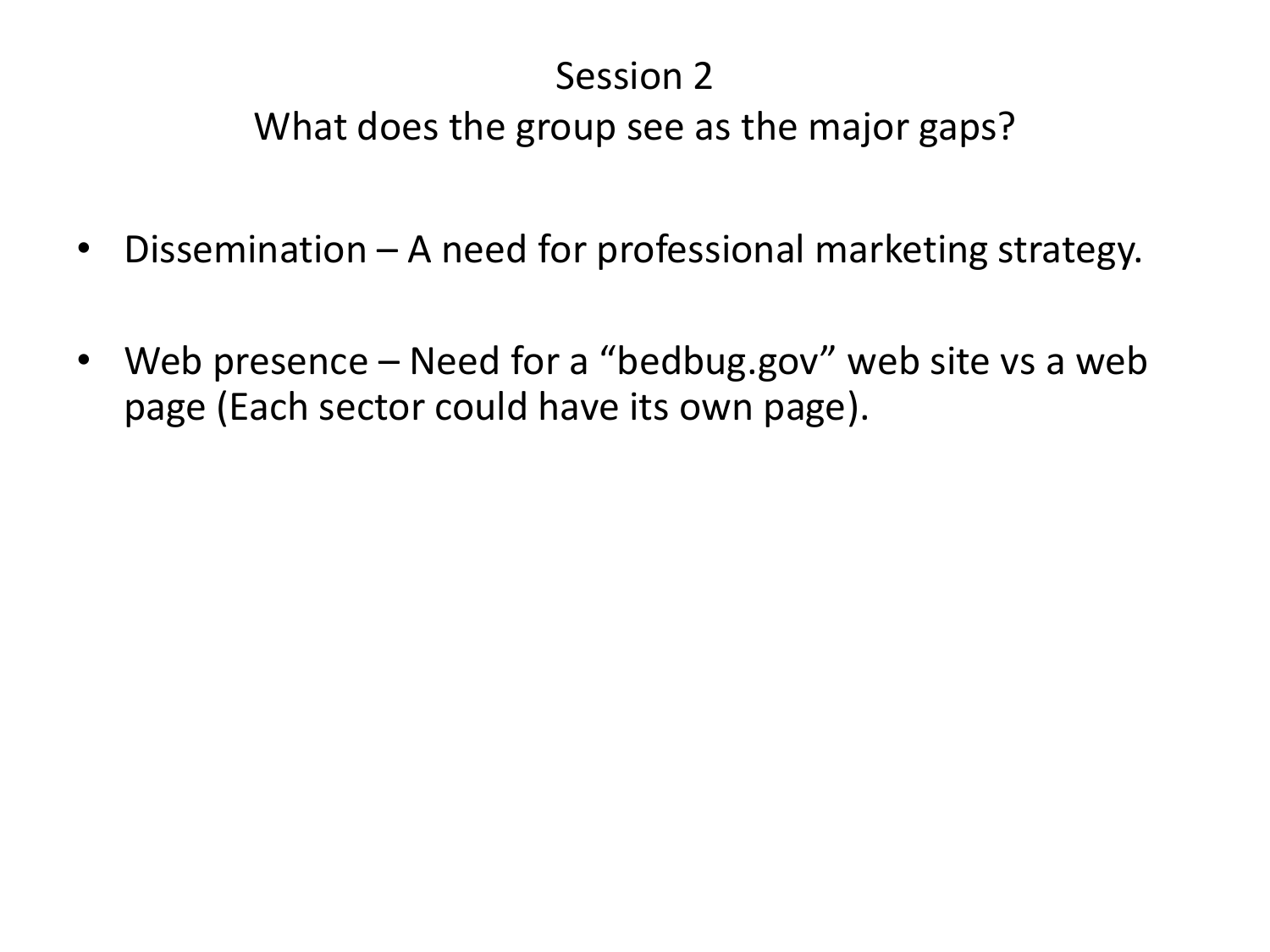# **Session 1**

**What does the group see as the major gaps, barriers or obstacles in the area of control and prevention?**

- Education/mediation, effectively dealing with reservoir sources
- Lack of funding for training, treatment, state and local agencies
- Jurisdictions have different requirements, regulations
- Stigma associated with having bed bugs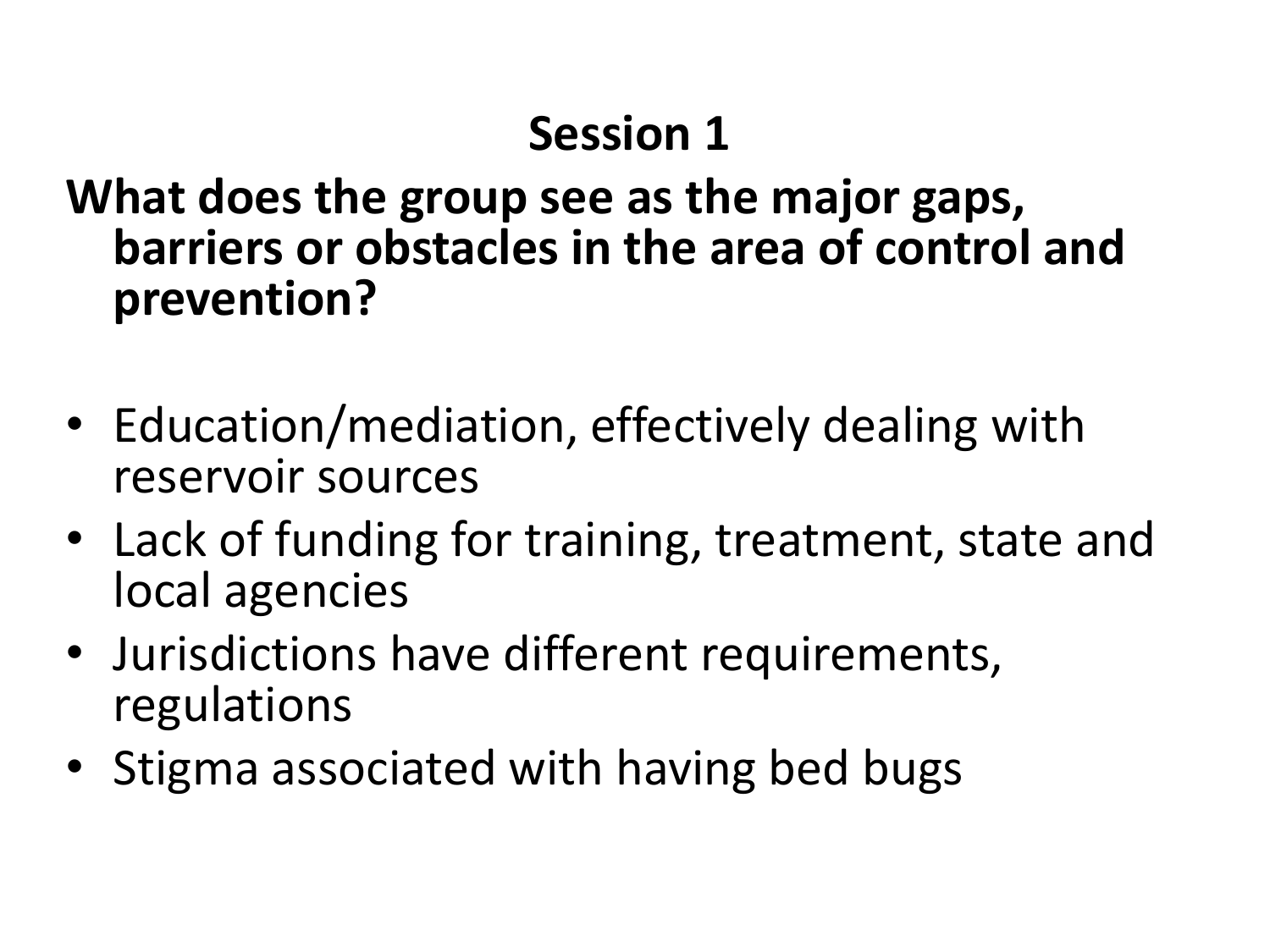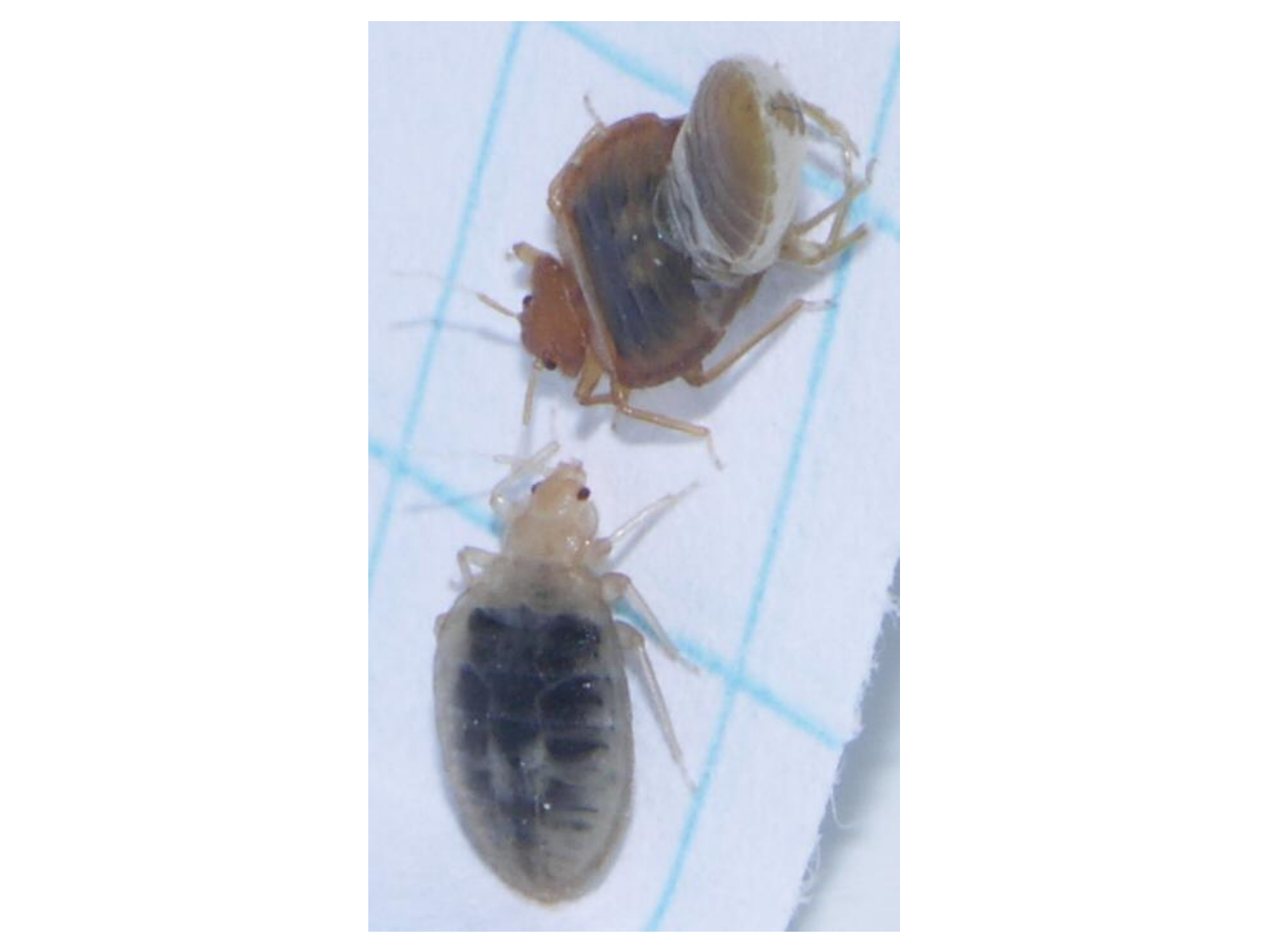